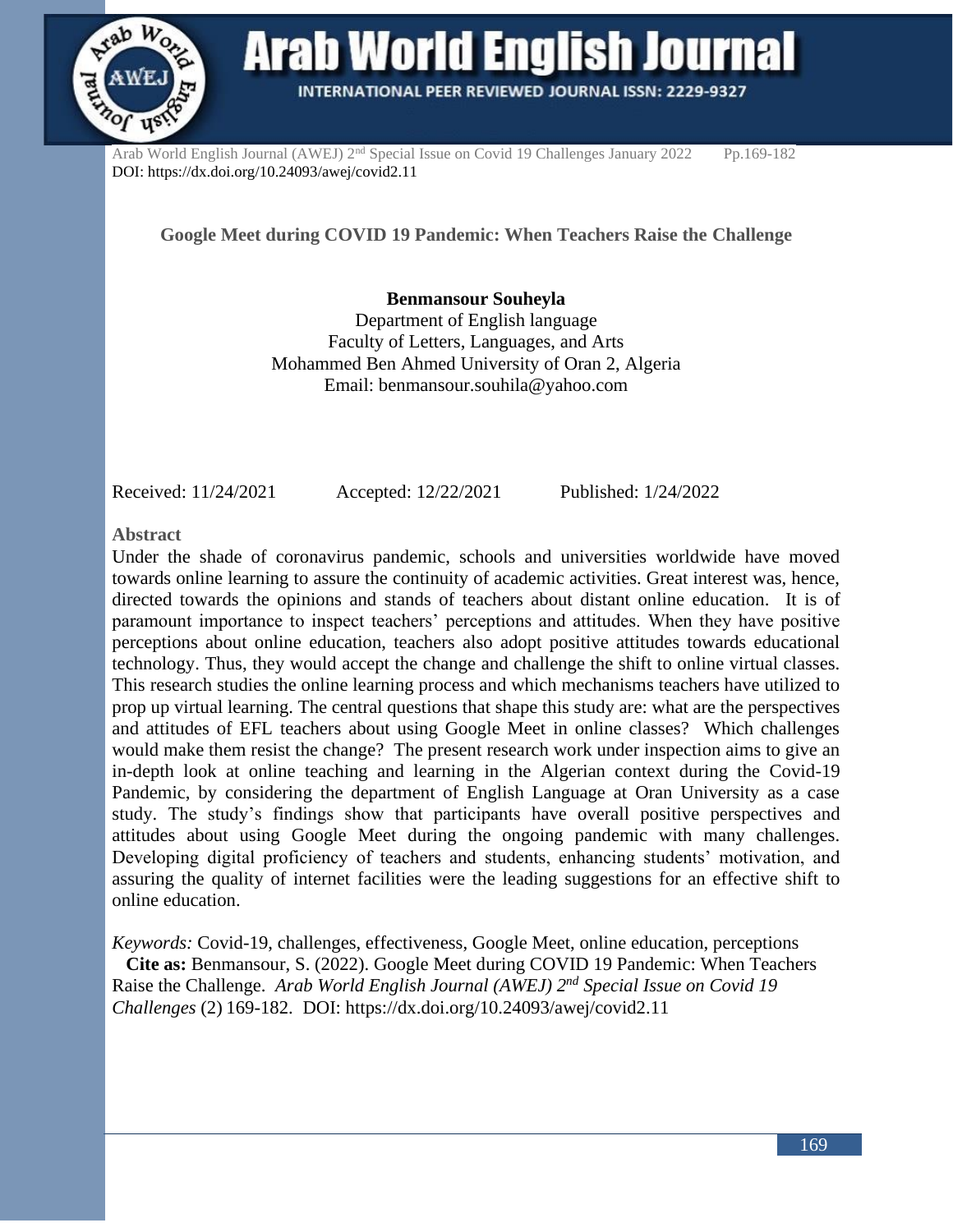### **Introduction**

With the COVID-19 -a new coronavirus disease widely spread all over the globe, many countries have commanded the educational institutions to close. Online education is, thus, considered as the panacea to save academic activities. By moving towards online teaching technologies, teachers and learners were inspired to challenge and explore new horizons of teaching-learning strategies and approaches. This change brought by digital applications, and platforms has revolutionized our teaching techniques, where teachers have had to either completely discard traditional methods or adjust them in significant ways. Making teachers and students accept the change and being engaged and motivated in the virtual classroom is the ultimate objective of online education.

Opting for online education, during the pandemic situation, was highly acknowledged as it was considered fruitful technological progress in the domain of education. Online education has afforded a wide variety of universal learning requirements for many people who could not reach quality education for different reasons (Afrianto, 2016 & David, 2018). In a digital world, social networks, applications, and platforms such as Twitter, Facebook, and Google Meet (GM) can be utilized to explore effective online teaching and learning environments (Ghounane, 2020).

 Algerian universities have also made a changeover to online education. The main concern is the quality of learning, which is tightly associated with how well the content is planned and carried out. The effectiveness of education is also based on how the content is accurate to the online background and also identifies the challenges and obstacles faced by students.

Although many studies have investigated the use of ICTs in the teaching/learning process, only a few types of researches have inspected the impact of teachers' perception on their attitudes to the use of Google Meet technology in the online classes during the COVID19 pandemic. The subsequent research questions were examined:

- What are the perspectives and attitudes of EFL teachers about using Google Meet in online classes?

-Which challenges would make them resist the change?

The present research attempts to highlight teachers' perceptions about virtual classes, with a particular emphasis on GM as an asynchronous learning approach to aid bridge the gaps and deal with the alterations they encounter while exploiting GM technology.

### **Literature Review**

### *Google Meet: the new wave of online education*

As a consequence of the ongoing pandemic, school leadership has moved entirely toward dispersed, virtual, and distant learning environments (Harris, 2020). In 21<sup>st</sup> century education, great interest has been devoted to practical means for reflecting on comprehensive education curriculum frameworks (Pittman, 2021).

In our dynamic society, change is unpreventable. Individuals and institutions need to get involved in a beneficial change to match adaptations that uphold progress and improvement. In education, adequate approaches and strategies are pivotal to promise the effectiveness and the efficiency of teaching and learning primarily, in the poor and rural districts. With the spread of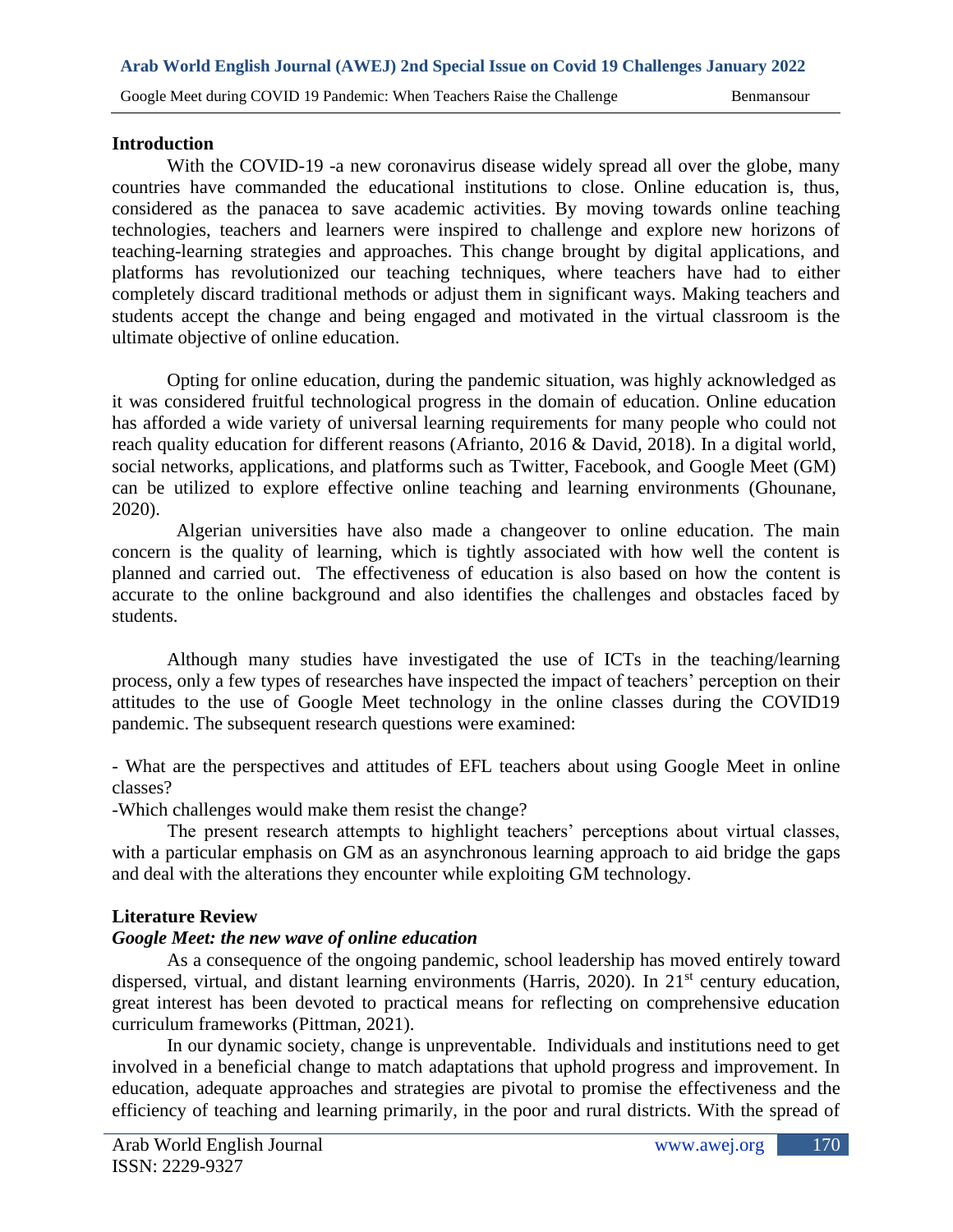coronavirus disease in March 2020, there was a shift from traditional face-to-face classroom instructions to online distant virtual classrooms to support teaching and learning throughout synchronous platforms such as flipped classrooms (University of Kyrenia, 2020). This research work seeks to spotlight Google Meet technology as a new wave of online education in the Algerian context. Few studies have investigated the perceptions and attitudes of university teachers on the use of educational platforms and applications such as Zoom and Google Meet(Ghounane,2021). Hence, the present study attempts to fulfill this literary gap. Learning facilities afforded through the synchronous virtual distant learning come off to change and cope with the demands of the pandemic situation in language teaching (Allen&Seaman, 2013).

 When the traditional 'on-site' classes were commended for stopping during the lockdown, the asynchronous online virtual courses were the magic potion. Yet, there is an imperative need to inspect the approaches, means, devices, outlooks, and perceptions to implement online education successfully. A study by König ;Jäger-Biela.,and Glutsch (2020) demonstrate that the COVID-19 pandemic situation was an excellent opportunity for teachers and students to develop their digital proficiencies and successfully cope with the new learning environment .Osborne and Dredze (2014) have claimed that effectiveness in online teaching and learning is generally related to the teaching community level to efficiently exploit platforms and applications like Google Meet, Zoom session, Instagram Edmodo, and many others, successfully proficiently.

Diverse studies suggest that the appropriate use of many online platforms/ resources enhances students' motivation, and engagement in learning (Martinez-Nunez et al., 1016; Statt, 2017; Al Maroof et al .,2020;Kang et al.,2015). However, only a few studies have explored the perceptions of teachers and learners regarding the use of GM in the Algerian EFL teachinglearning process. This leaves a gap in the literature, and this study puts forward that one potential approach to bridge the gap is to probe this issue to get data from teachers when employing GM in online learning situations.

## *Google Meet in Language Learning*

There is a common requirement for GM as a digital online platform for language learning through which teachers and students can meet each other in an academic framework (David, 2018; Chandra, 2020; Lander, 2014). Several recent studies have pointed out that synchronous learning enables learners to partake in the learning process (Davis, 2018; Chandra, 2020). It is significant for language teachers to use GM to structure, post, and save lectures on the platforms. Effectual planning develops effective execution and generates opportunities for ultimate objects of classes (Melissa, 2020; Salvador, 2019).

Previous studies have underlined prevalent formats for synchronous learning, which might comprise traditional classroom sessions, web-based classes, and live streaming sessions exploiting social media networks (Moore and Kearsley, 2012). Mainly, it is well acknowledged in prior studies that there are many benefits to using social media networks in an asynchronous mode for online distant education schedules, even if numerous remind that there are drawbacks too(Landar,2014; Davis.,2018&Chandra.,2020).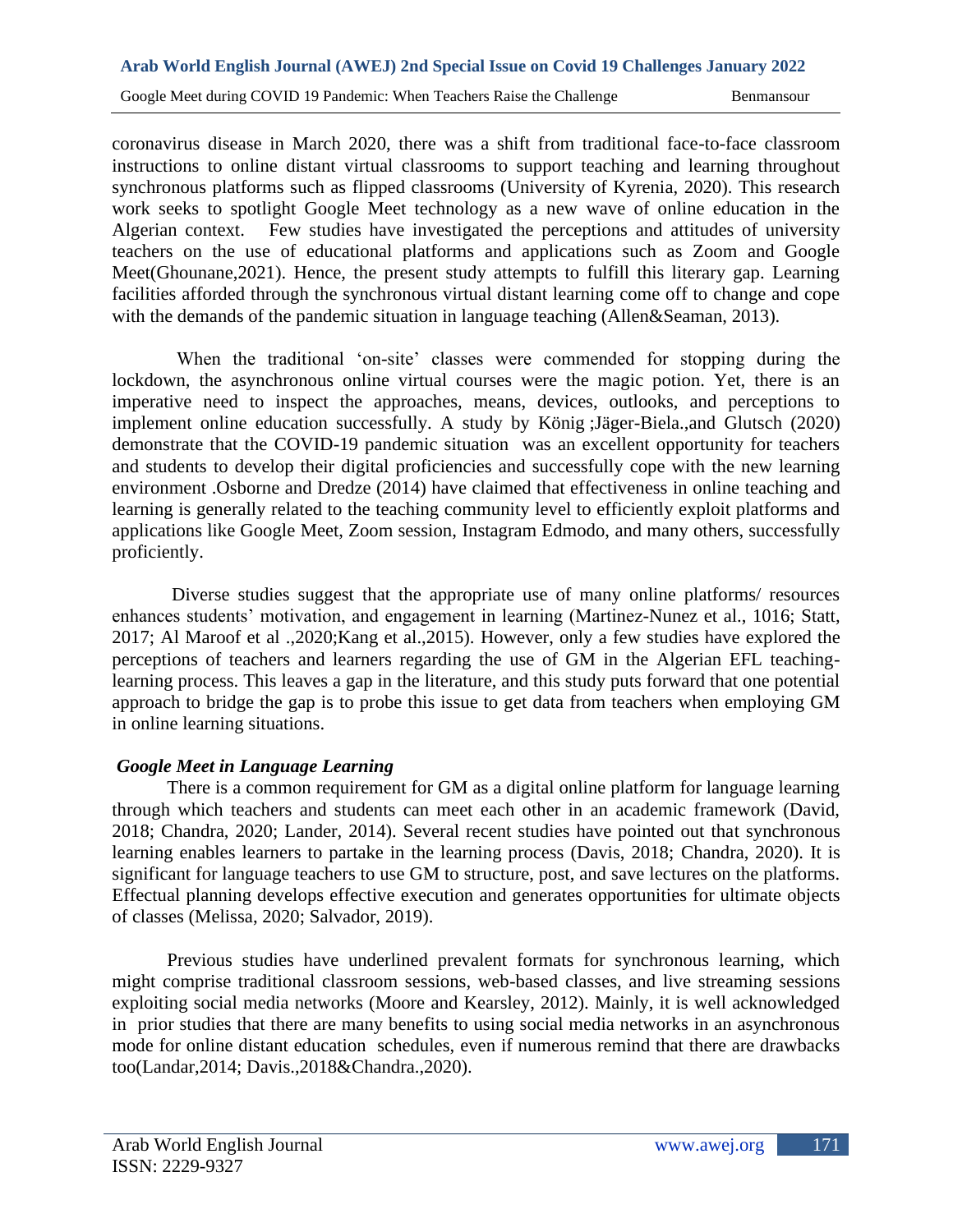# **Arab World English Journal (AWEJ) 2nd Special Issue on Covid 19 Challenges January 2022**  Google Meet during COVID 19 Pandemic: When Teachers Raise the Challenge Benmansour

Mishra (2020) employed a survey (among 260 students and 78 teachers) to spotlight online teaching tools, and the approaches used at Mizoram University of India. The results disclosed that teachers and students utilized WhatsApp/ Instagram and Email. The findings reveal that participants were inclined to use network applications to give assignments, and to provide feedback. Forty-five percent of teachers used Zoom, Google Meet, Cisco WebEx, and Skype platforms to carry out online classes, whereas 32% of teachers were utilizing Google classroom. However, the study reported that 15% of students unload the learning materials.

Many advocates of digital education prop up that to yield effectiveness and efficiency in online learning, some digital competencies are strongly required (Emon, Alif, & Islam., 2020). It is said that it is pricey because the plugins used in these platforms must be paid for. Then again, an internet connection is a prerequisite to gaining access to online lectures and downloading learning material (Afrianto, 2016; Lee, 2018).

Nevertheless, there is a significant number of studies on the advantages of synchronous online learning mode as it develops an enhanced platform for a feedback loop ,enabling learners to share prospects and feedback instantly (Statt, 2017; Davis,2018;Hammoodi ,2020., Bordoloi et al.,2021 ). It was stated, in literature, that this makes a facilitating setting for feedback from teachers and students, enabling them to rectify their mistakes and receive positive feedback from the virtual social group (Thomson, 2017). Lewandoski (2015) concluded that online learning promotes the perception of teamwork, more willingly than individual work. Different studies unearth that learners prefer to learn more online than on-site primarily, when exploring the two learning environments (David, 2018; Chinaza, 2021 ). Melissa, 2020 and Statt(2017 )believed that merging the two learning environments would be an extra chance for those who missed the live sessions, as they can see the classroom videos afterward.

Conversely, Huber (2020) states that, students were not motivated to learn distantly during the lockdown. Also, a study in Malaysia uncovered that, during schools closure, students' engagement and learning attainment were reduced in the online learning approaches (Tan, 2021).

A recent study claims that, there is an imbalanced facility in terms of decisions and procedures to manage the learning failures, resulting from school closure (Lorente&Pulido-Montes, 2020). A study by Adnan and Anwar (2020) disclosed that, in underdeveloped countries, most students could not access the internet because of technological and financial difficulties; online learning cannot reach the wanted results. Moreover, university students complained about a lack of interaction with teachers, and inadequate classroom socialization (Nursat, 2021).

Conversely, Lorente, et al.(2020) stated that it is crucial to communicate rational educational policies that support government response facilities, primarily in developing countries. Though plenty of researches has been done, appropriate strategies, and adequate conditions still require investigations, mostly in underdeveloped countries. Besides, limited internet connection, shortage of access points, and pricey data packages were the major restraints of online education in developing countries (Pittman, 2021).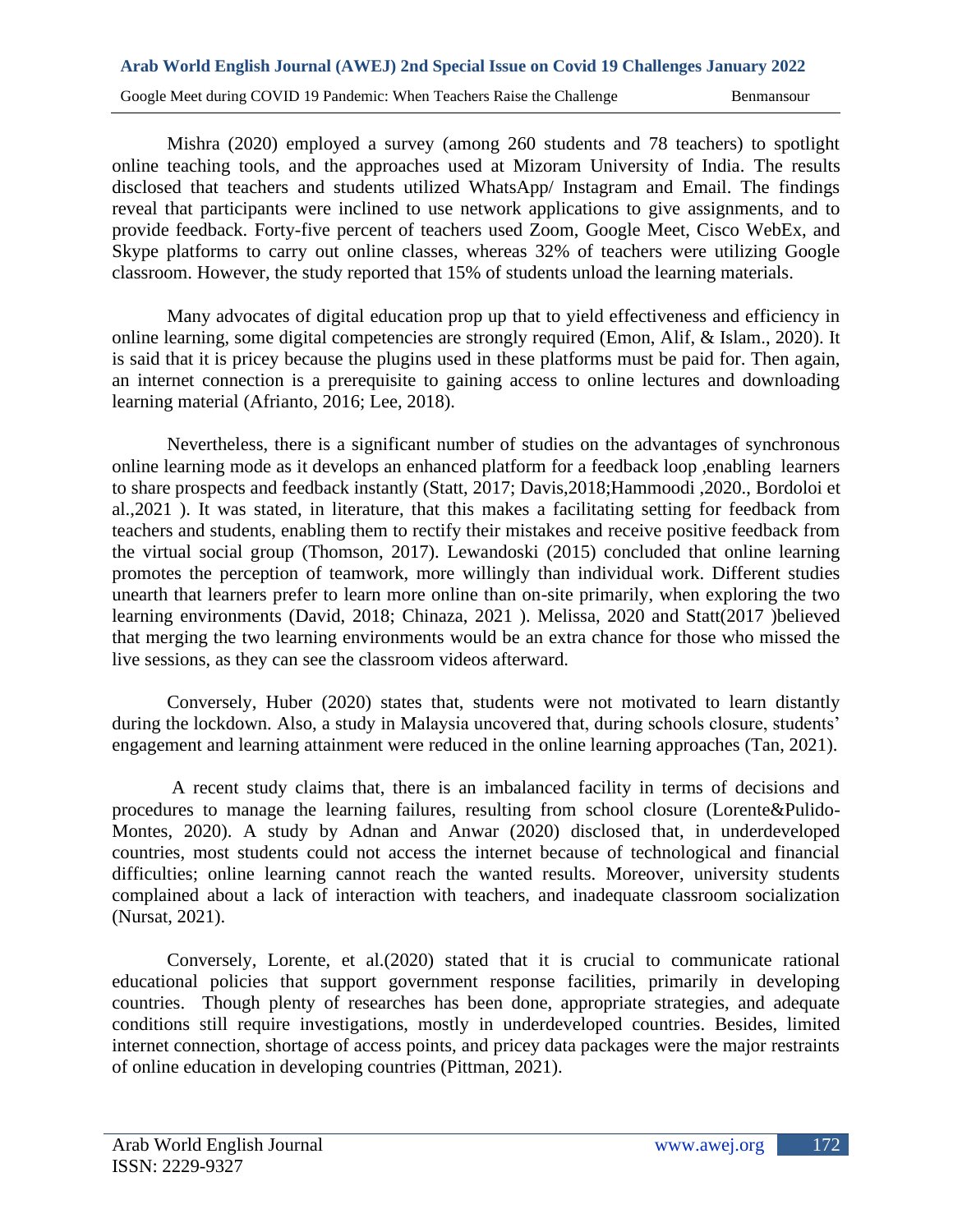It is highly critical for teachers and students to acquire digital competencies (Huber  $\&$ Helm, 2020). Also, teaching aptitudes should be underpinned (Tria, 2020). Findings of Shehzadi's study (2020) confirmed that students' abilities to retain information might be reinforced when having the learning materials saved on the network platforms.

### *Google Meet: Major Changes and Challenges*

To cope with our digital world, online education brings some significant changes in the teaching and learning process. However, this shift to distance education is not a trouble-free mission. Still, there exist some significant challenges (Mishra; Gupta&Shree, 2020). A study by Chua et al. (2020) maintained that participants revealed overall positive perceptions about online learning as an urgent need during and after the lockdown situation. Nevertheless, research shows such insufficiencies, like the need for online teaching infrastructure and, teachers' poor online teaching experience at home (Pittman, 2021).

Research by Seaman (2009) concluded that online education demands additional time and exertion. As it is still in its initial implementation phase, distant digital education may generate some pitfalls but developing and integrating new-fangled educational approaches. The COVID-19 pandemic has paved the way to update our educational systems, and investigate new spheres of learning and teaching approaches (Pittman, 2021).

### **Research Design and Methodology**

A mixed research approach was used in the present study. An online questionnaire and online interviews were employed to gather information (Johnson and Larry, 2017). The use of these research instruments supports the researcher to collect data from informants on their perceptions and attitudes about the use of GM in distant online education, during the pandemic situation. A cyclic process of data collection and analysis is underlined in this study. This research design is adequate in identifying, and assessing the visions and outlooks of the respondents regarding the objectives of this research work.

### *Instrumentation*

An online questionnaire was used to collect data from respondent teachers to reveal their stands and opinions about the use of GM in the EFL online classes. After structuring the questions, the questionnaire was revised. Twenty EFL teachers demonstrate consent to participate in this study by answering the survey questionnaire. Early in 2020, with the widespread coronavirus pandemic, teachers have to instruct distantly and post their lectures online. The teachers' questionnaire was composed of six items highlighting diversity in learning platforms, merits of GM, teachers' positive perceptions, teachers' negative perceptions, challenges of implementing GM, and recommendations for effective use of GM.

In the present study, the interview plan elicits the EFL teachers' visions and attitudes about learning in GM classes. The interview questions tackle the following points: the significant enablers, obstacles of integrating GM, and recommendations that participants would provide for effective integration of GM in English language teaching.

The online interviews were conducted with ten teachers. These teachers taught modules like research methodology, educational psychology, TEFL, oral expression, and written expression. The researcher selected teachers who are used to employing Information and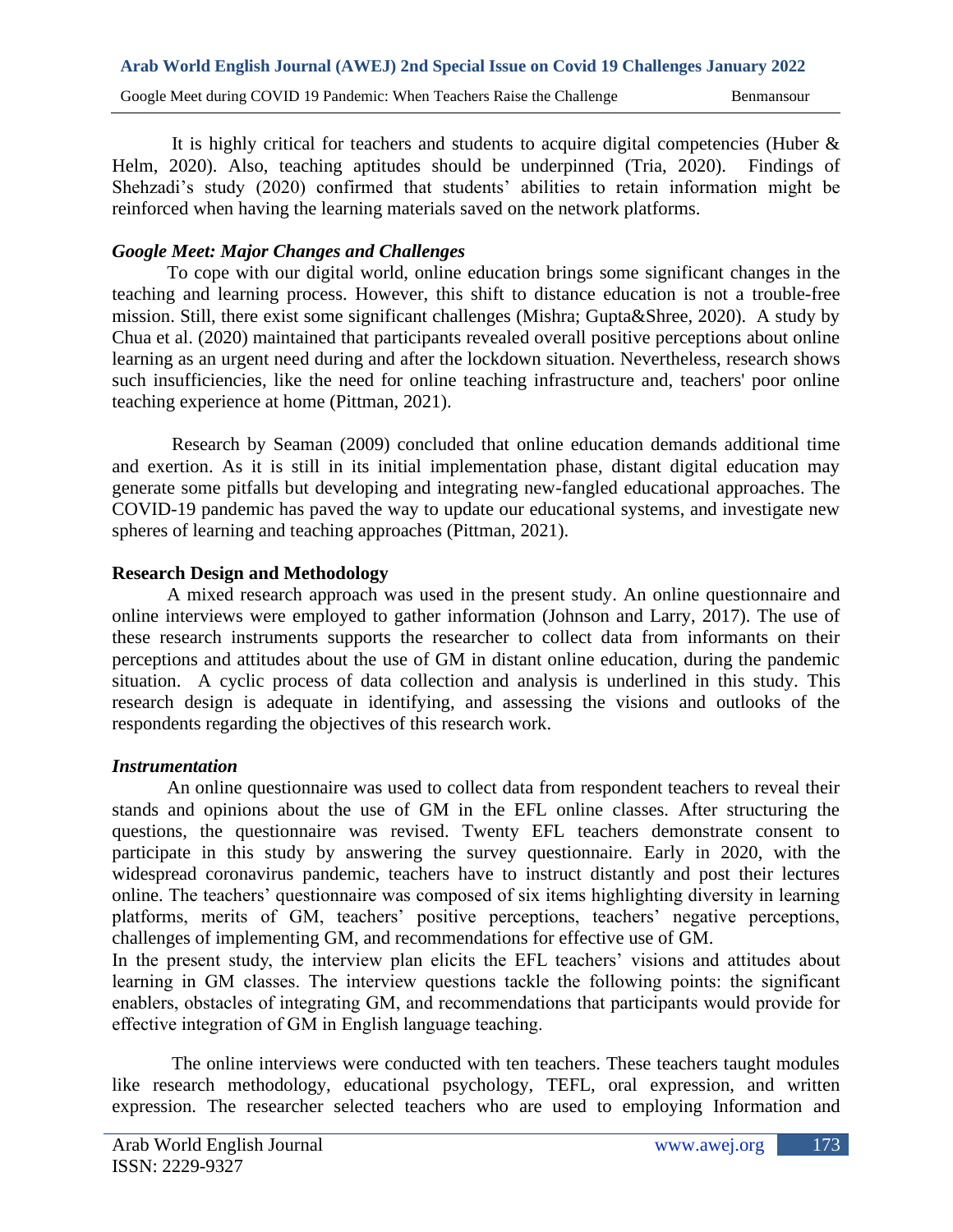Communication Technology (ICT) in the teaching practices. The questions also addressed the merits and drawbacks of the shift to distant online teaching/learning mode.

### **Data Presentation and Analysis**

### *Teachers' Questionnaire*

The Algerian universities are urged to use ICTs and delve into the virtual learning environment during the COVID 19 pandemic. Even if they appear resistant to the change, teachers should manage the situation by posting lectures and affording assessments via a parcel that allows sharing the learning materials online. They can also do assignments, and stay in contact with their students distantly. Even if this new system seems to boost their independence, training teachers, and building up their ICT skills to instruct distantly would not be an easy task, mainly for teachers who are not skillful at using ICTs. Table one gives an idea about the available online learning platforms used during the lockdown:

| $\sim$ $\sim$      | $\tilde{}$ |
|--------------------|------------|
| Learning platforms | $\%$       |
| Google Meet        | 52%        |
| Zoom sessions      | 50%        |
| Facebook           | 20%        |
| Instagram          | 15%        |
| Moodle platform    | 49%        |
| Team platform      | 48%        |
| Progres platform   | 47%        |

Table 1. *Online learning platforms used during the lockdown* 

Table one shows that participants were using Google Meet (52%) ; Zoom sessions (50%); Moodle platform(49%), Team platform(48%) and ,Progres platform(47% ) respectively. Only 15% and 20% of informants reported using Instagram and Facebook. It seems that teachers greet the use of GM and appreciate the shift to online settings.

In the second question, the participants were asked about the advantages of using GM in online classes. Table two affords a thorough consideration of the teachers' viewpoints regarding the benefits of GM in the teaching process. Table 2. *Advantages of Google Meet*

| $14010$ 2. The ranges of Google meet                                        |               |
|-----------------------------------------------------------------------------|---------------|
| Advantages of $G M$                                                         | $\frac{0}{0}$ |
| Increasing motivation.                                                      | 55%           |
| Enhancing self-directed teaching and learning.                              | 47%           |
| Providing feedback.                                                         | 54%           |
| Fostering interaction.                                                      | 48%           |
| Saving learning materials in digital network<br>applications and platforms. | 59%           |
| Supporting communication.                                                   | 37%           |
| Enhancing students' collaborative learning.                                 | 38%           |
|                                                                             |               |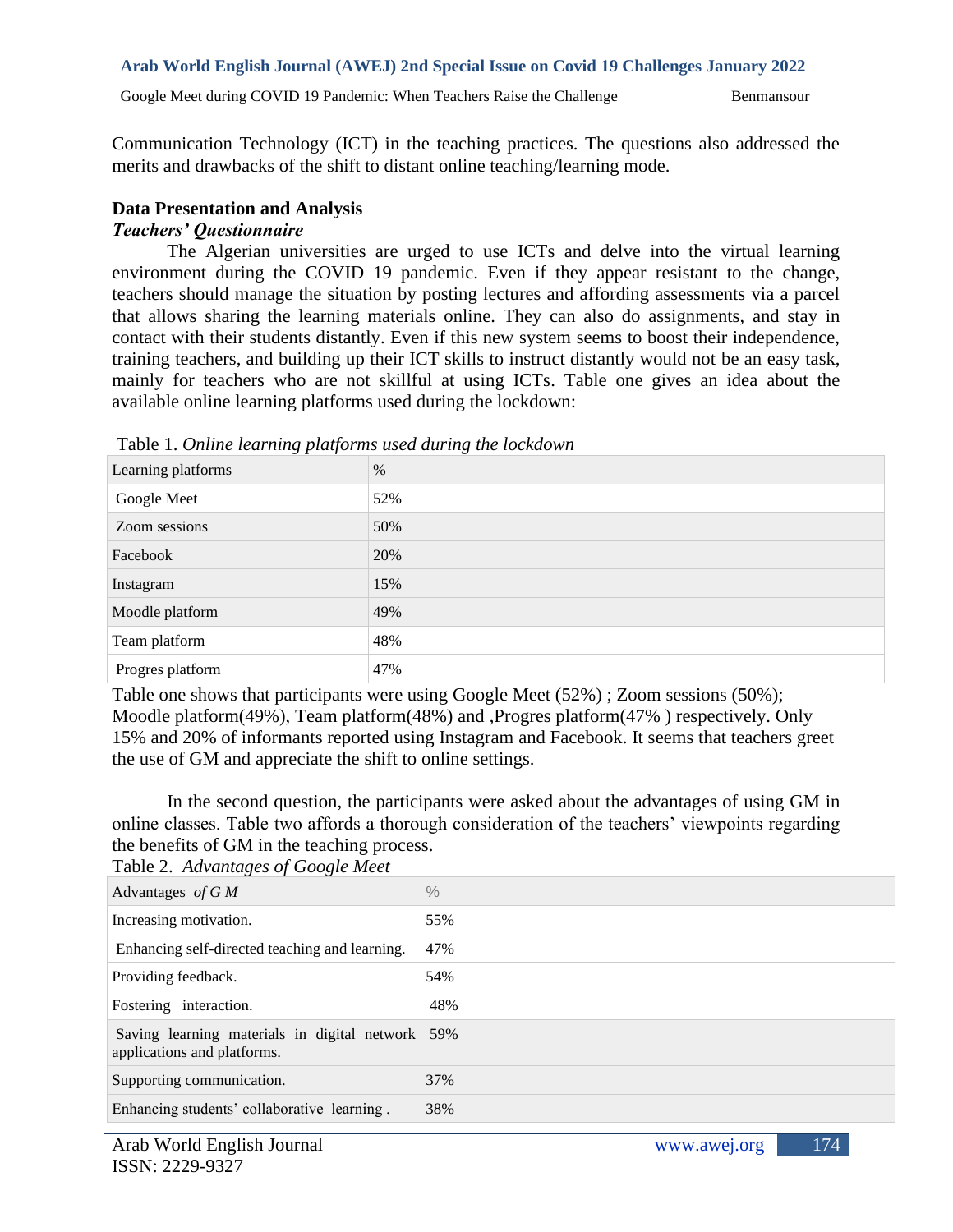Google Meet during COVID 19 Pandemic: When Teachers Raise the Challenge Benmansour

| Implementing practical Assessment tools. | 40% |
|------------------------------------------|-----|
| Giving assignments                       | 43% |
| Alleviating the burden to travel         | 58% |

Table two reveals that students value the GM class in that it saves the learning materials in digital network applications and platforms (59%), alleviates the burden to travel (58%), and increases motivation (55%). Fifty-four percent of informants revealed that GM online classes afford students feedback. Forty-eight percent of respondents reported that GM courses foster students' interaction and enhance self-directed teaching and learning (47%). Participants also pointed out the importance of giving assignments (43%), and implementing practical assessment tools (40%). They added that it enhances students' collaborative learning (38%), and supports communication (37%). Informants are satisfied with GM online classes.

Teachers were then questioned about their perspectives and outlooks about using GM. The following table provides an idea:

| Table 5.1 both replace per copilons on Google meet      |      |
|---------------------------------------------------------|------|
| Perspectives and Outlooks                               | $\%$ |
| The flexibility of digital learning materials           | 63%  |
| The accessibility of learning and teaching<br>resources | 59%  |
| The autonomy in teaching and learning                   | 48%  |
| The satisfaction to shift to online education           | 50%  |
| The efficiency in managing the class remotely           | 34%  |
| The proficiency in conducting courses online            | 35%  |
| The comfort to use digital devices                      | 30%  |

Table 3. *Positive perceptions on Google Meet*

Table three indicates that informants have overall, positive perceptions about using GM in their online classes. More than half of teachers believe that it provides the flexibility of digital learning materials (63%) and, thus, assures the accessibility of learning and teaching resources (59%). Fifty percent of participants' responses report that they appreciate online education and develop autonomy in teaching and learning (48%). However, only 30% of answers envelop comfort to use digital devices. Also, only 34% of informants revealed that it develops a proficiency to plan courses online and manage the classes distantly (35%).

The researcher intended in the fourth question to inspect the teachers' perspectives about what they dislike most when using GM in the online class. The following table gives a spindle eye:

| Negative Perceptions                         | $\%$ |
|----------------------------------------------|------|
| Overloaded content of the online class       | .58% |
| Lack of attentiveness during the live $55\%$ |      |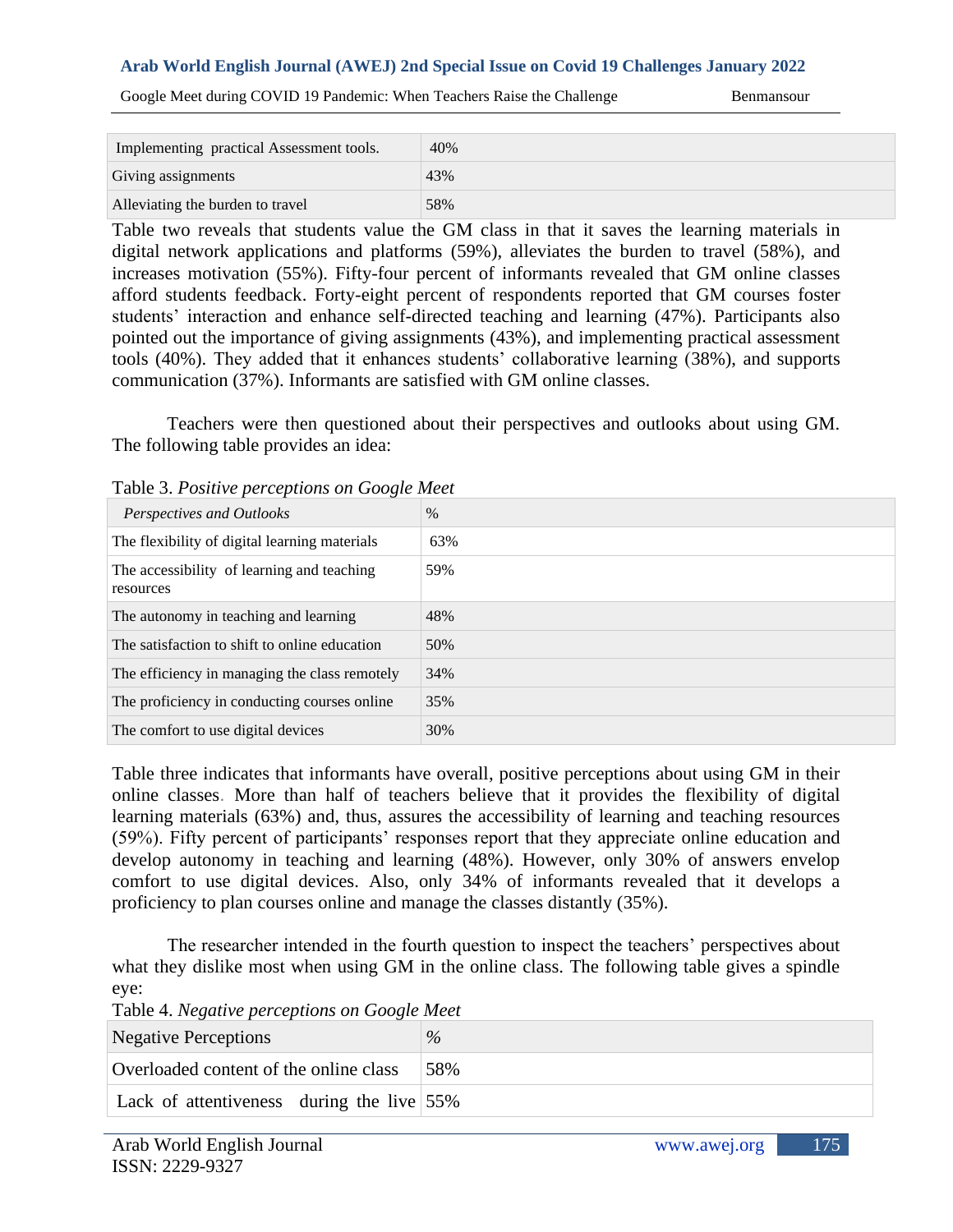Google Meet during COVID 19 Pandemic: When Teachers Raise the Challenge Benmansour

| class                                      |     |
|--------------------------------------------|-----|
| Lack of interactivity                      | 57% |
| Plagiarism                                 | 28% |
| Lack of discipline                         | 25% |
| Lack of socialization in the virtual class | 48% |

Findings from table four show that most teachers believe that GM class is overloaded (58%).Teachers consider the use of technology in the GM class as challenging and burdened them in such an uncomfortable environment. Fifty-seven percent of teachers claim that live classes lack interactivity, and 55% reported a lack of attentiveness during online courses. Nearly half of informants said that virtual classes lack socialization (48%). 28% of informants consider plagiarism and lack of discipline (25%) as negative perceptions of GM in the online classes.

In the fifth question, teachers were questioned about the perceived hampers and obstacles encountered in the GM class. Table five provides an idea about the main challenges.

Table 5. *Challenges to implementing Google Meet*

| Challenges                    | %   |
|-------------------------------|-----|
| Computer fretfulness          | 59% |
| Lack of ICT skills            | 65% |
| Lack of training              | 69% |
| No awareness of merits        | 70% |
| Rejection to change           | 71% |
| Insufficient time in GM class | 56% |
| Feeble internet connection    | 68% |

Findings from table five demonstrate that rejection to change (71%), no awareness of merits (70%), lack of training (69%), feeble internet connection (68%), lack of ICT skills (65%), computer fretfulness (59%) and insufficient time in GM class (56%) were the significant challenges pointed out by informant teachers. There is a strong relationship between issues that may obstruct a practical implementation of ICTs, mostly the GM classes. When teachers are not trained to use technology, they deliberately resist the change because they lack the required digital competencies. Consequently, they would become *technophobic* teachers and develop negative perceptions about ICTs.

The last question requests the informant teachers to put forward some suggestions for the fruitful implementation of GM.

Table 6. *Suggestions for efficient use of Google Meet*

| <b>Suggestions</b>                          | $\%$ |
|---------------------------------------------|------|
| Encouraging teachers to approve the change. | 55%  |
| Training teachers to use ICTs.              | 62%  |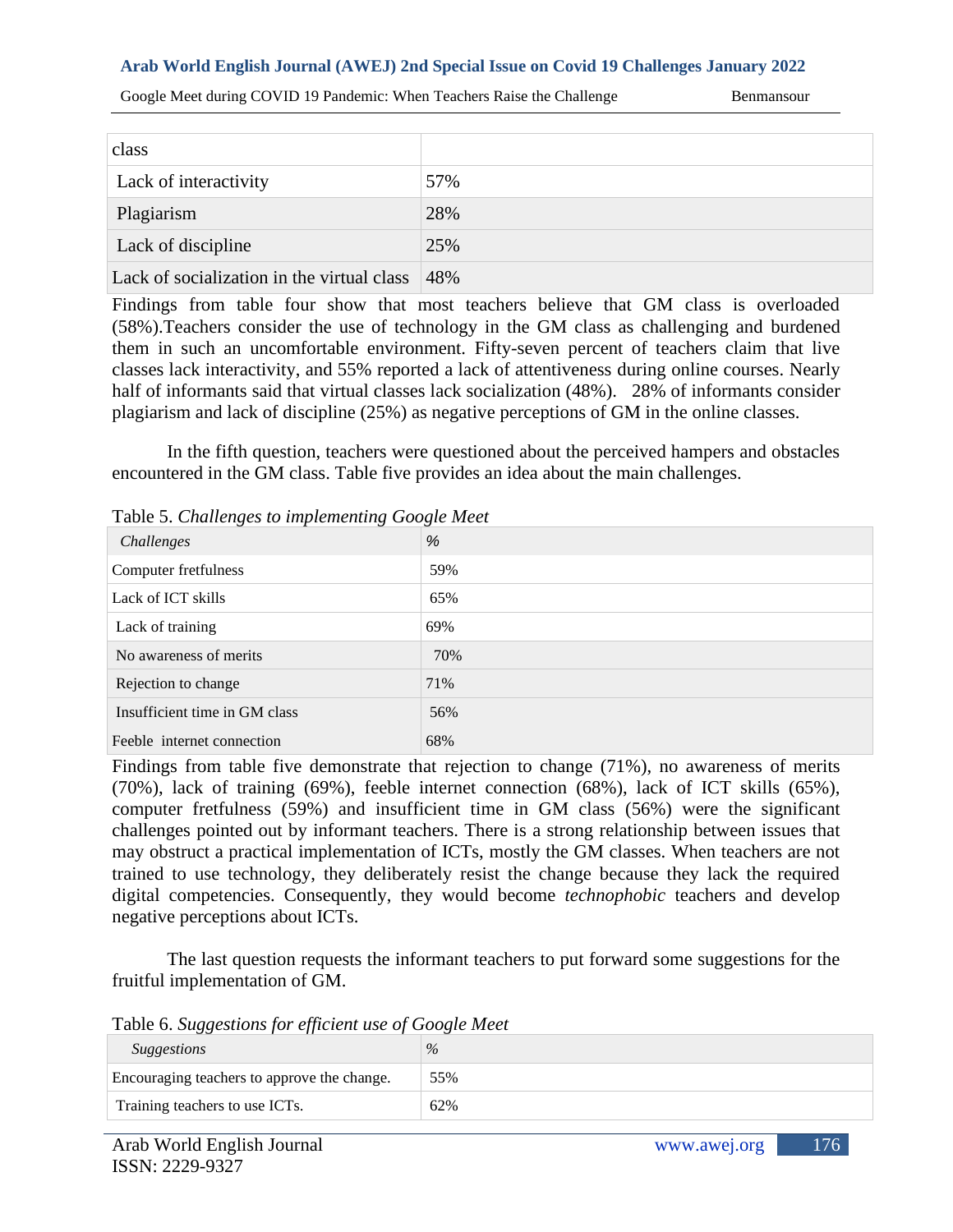Google Meet during COVID 19 Pandemic: When Teachers Raise the Challenge Benmansour

| Ensuring efficient technical support.     | 52%  |
|-------------------------------------------|------|
| Facilitating the use of online platforms. | 58 % |
| Supplying more interactive undertakings   | 53%  |
| Providing a good Internet connection      | 54%  |
| Exploring the advantages of ICTs          | 61%  |

Informant teachers, in table six, shows that for effective implementation of GM technology, decision-makers and education -experts should provide training sessions for teachers, and students to use ICTs (62%). Informants also reported that teachers and students have to explore the advantages of ICTs (61%) and facilitate online platforms (58 %). The results disclose that it is critical to encourage teachers to approve the change (55%); provide a good Internet connection (54%); supply more interactive undertakings (53%); and ensure efficient technical support (52%). Here again, there exists a strong relationship between the proposed recommendations. When teachers are trained to use technology, they would be motivated to approve the change and develop ICT competencies. Thus, they would have positive perceptions about implementing education technologies, particularly the GM distant classes.

#### *Teachers' Interview*

 Online interviews with ten EFL teachers attempt to bring out their voices and visions about using GM in online classes. The questions are meant to provide a synopsis of the teachers' perceptions and prospects about the use of GM. Teachers' interviews also try to elicit their outlooks and opinions about the use of GM to deliver lectures distantly during the coronavirus pandemic crisis.

Question One: How could you be in contact with your students during the period of the Covid-19 pandemic? Respondent teachers replied that with the widespread virus in March 2020, and with university closure, they have shifted into online distant teaching mode to use educational platforms and applications.

Question Two: what do you prefer, a traditional or virtual classroom environment?

Informant teachers claimed that they prefer the traditional classroom environment, where they can interact, communicate, and share knowledge online.

Informants also confirmed that students and teachers were not trained to utilize GM. They stated that even if they are skillful enough to use the internet, upload, and download materials, they are still unqualified to experience online distant virtual learning. Interviewed teachers asserted that though they use educational platforms and applications, they are still trainee users and lack essential ICTs skills. One informant stated: "it is not easy to keep students engaged and focused in the virtual class." Other teachers claimed that they are contented to use GM and benefit from digitalization. One teacher said: "as I dwell a long way from the university, I post lectures online. GM classes alleviate the trouble to travel."

Question Three: Is it a good idea to implement GM in the EFL classroom?

Six interviewed teachers highlighted that GM boosts their students' motivation in learning. They stated that it heartened their interactivity and communication. One interviewee reported: "some introvert students tend to be more secured and confident in GM." It is worth mentioning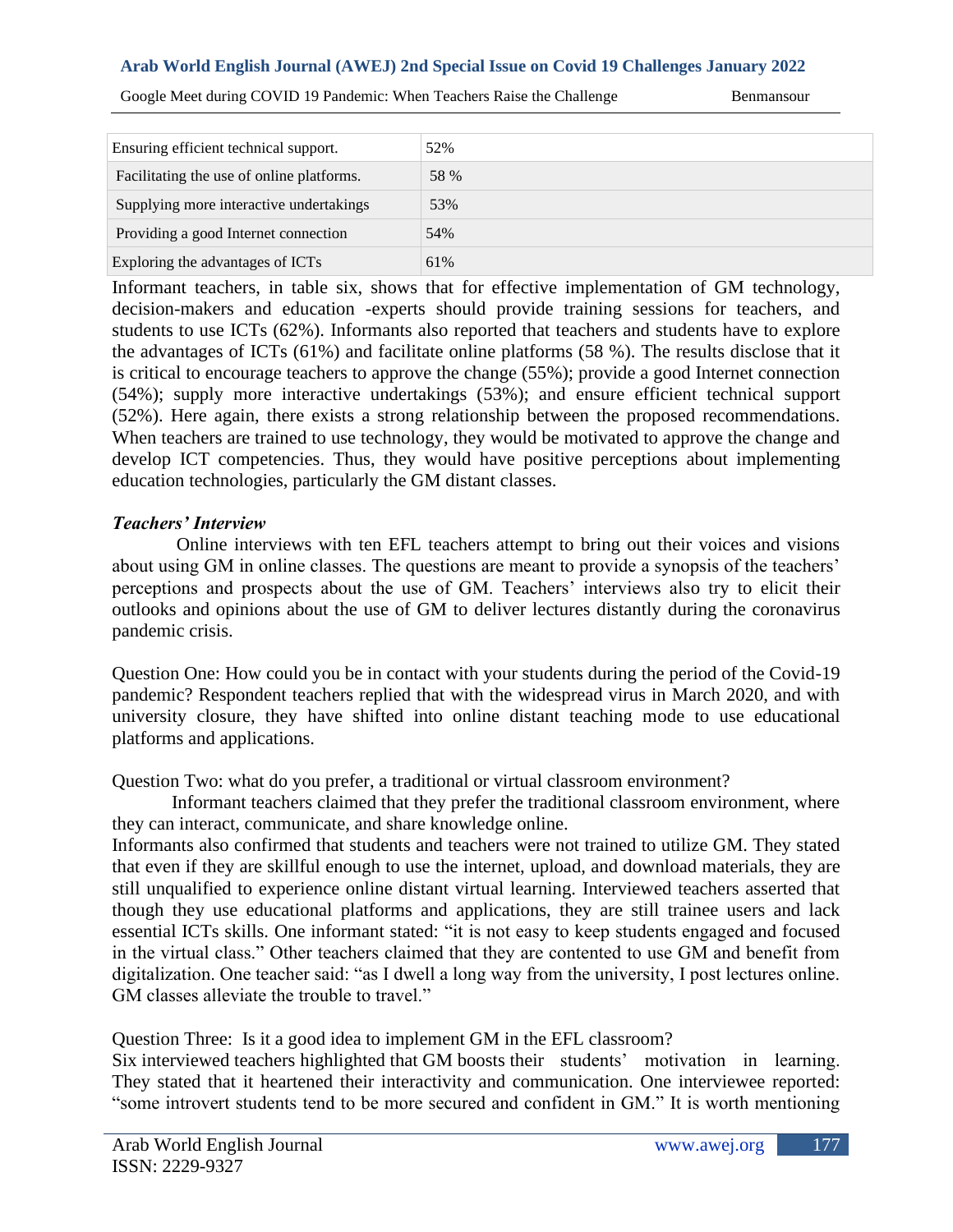that online learning boosts student- centeredness as it heartens their autonomy in learning. One teacher said "socialization in the online class encourages students to be cooperative and interactive." Seven teachers claimed that it allows them to be self-reliant and independent learners*.* One teacher claimed: *"*in online classes, students are provided with the opportunity to have rich learning materials which can be saved and shared with peers".

Question Four: Do you favor traditional classroom instruction or GM classes?

The mainstream of the interviewee teachers believes that the proper use of ICTs facilitates online learning and promotes effective technology integration in the teaching-learning process. Participant teachers divulged that they welcome the use of GM in English language teaching. They added that they like the malleability of online education typified by efficient strategies and improved leaning materials. Partaker teachers argued that though the panacea during the lockdown, GM distance classes are not supposed to substitute the traditional classroom environment. Three teachers stated that they were unwilling to use GM. They argued that they do not recognize the merits of GM. Thus, they oppose the change and develop negative attitudes.

Question Five: What do you find difficult in the GM classroom?

Five interviewee teachers believe that GM classes lack human interaction between teachers and their students. Five out of ten teachers maintained that they were somehow obliged to cope with needs and switch to online education. They also believed that they were inept in using ICTs as they lacked training. Two interviewee teachers also declared that some students oppose change brought by ICTs and are anxious to utilize the computer. Participant teachers affirmed that fear of technical issues makes the GM class difficult and challenging.

Question Six: What do you propose for the effective implementation of GM in today's education?

Seven informant teachers maintained that they should plan more engaging undertakings when designing online lectures. Other teachers affirmed that it is imperative, for decision-makers, to provide training to manage the virtual class competently. Informants also concluded that providing efficient technical support is highly required.

### **Discussion and Interpretation of the Findings**

The COVID 19 pandemic has brought a radical change to the teaching-learning process. Due to different restraints, some teachers resist the change and are disinclined to teach technology. Those teachers need to take the wave of innovations entailed in nowadays classrooms.

 In the current study, data analysis reveals that respondent teachers perceive the use of GM in English language teaching as advantageous and compelling. They showed overall positive perceptions about implementing GM in the EFL context. This might answer the first research question, what are the perspectives and attitudes of EFL teachers about using Google Meet in online classes?

This finding confirms the results of a study by Mishra (2020), which disclosed that the use of GM as a shift mechanism is beneficial. Analysis of teachers' questionnaires and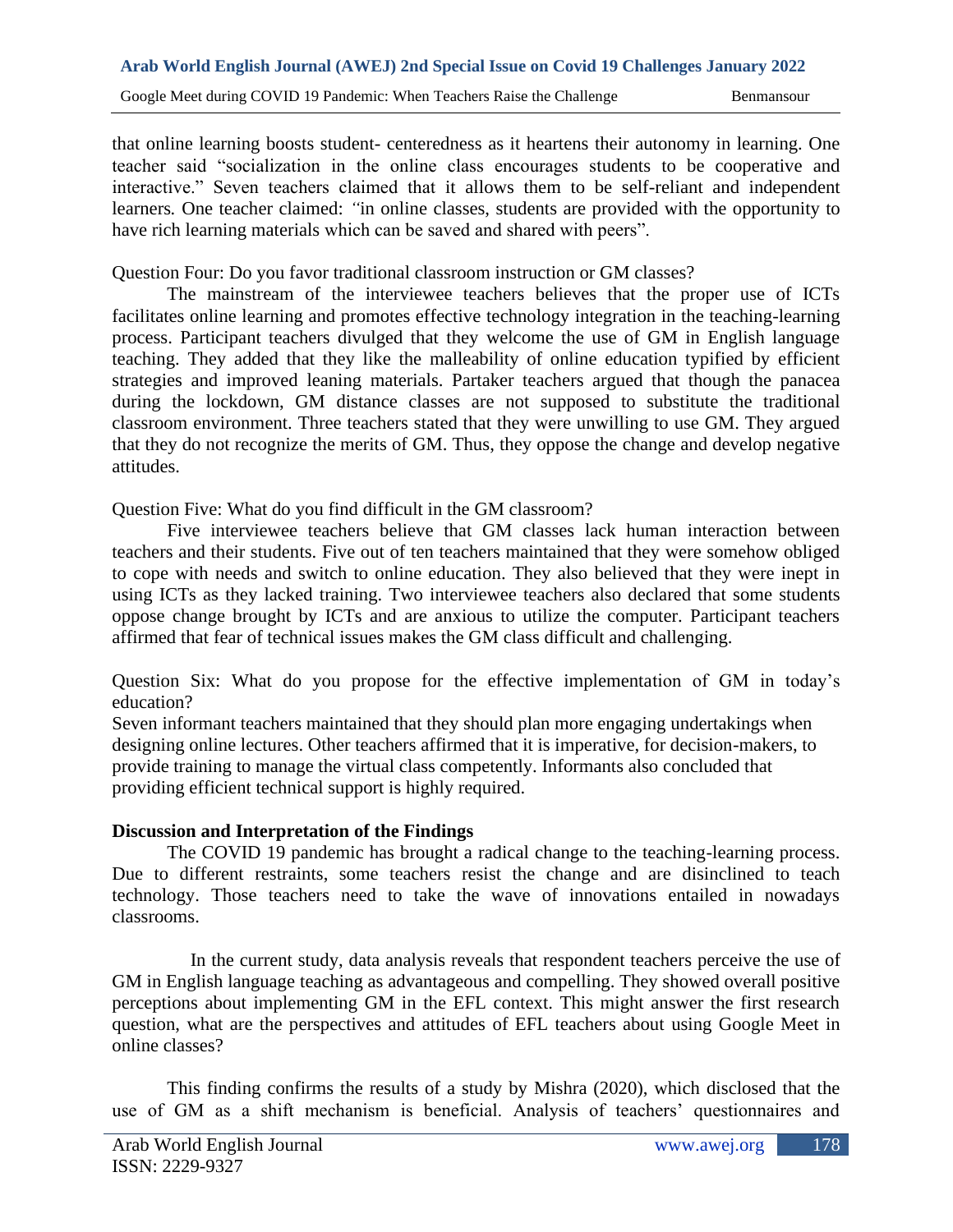interviews showed that respondents appraise the learning facilities afforded by online education when they reported that it increases motivation; provides feedback; and alleviates the burden of travel. These conclusions support studies by Pittman (2021) and Shehzadi et al. (2020) ,which maintained that students' digital learning is positively affected by ICT tools, e-learning facilities, and e-information quality.

The findings unearth that teachers were motivated to use GM in online classes. Though they lack training, teachers are ready to switch to distant teaching mode where they are supposed to post lectures on the platforms, give assignments, and do assessments remotely. These conclusions support the research results by Huber and Helm (2020), which expose that the integration of ICTs fosters teachers' and students' digital skills. Moreover, these findings uphold the results of a study by (Chandra., 2020), which maintained that online learning helps teachers and students to explore new horizons of learning and teaching approaches. This also confirms the research findings of Shehzadi's study (2020), which maintained that students' competencies to retrieve information might be strengthened when the learning materials are saved on the network platforms.

Results showed that most informant teachers had welcomed the use of GM, even if they reported a considerable number of limitations. This result might answer the second research question, which challenges would make them resist the change? Analysis divulged that teachers' lack of training, negative attitudes, no awareness of merits, lack

of ICT competencies, and computer fretfulness was the significant obstacles that made them refuse the change and preclude the potential use of the GM (Al Maroof et al., 2020 and Adnan & Anwar., 2020).

These findings corroborate the thought of Nursat (2021), who considered that such a problematic fact might bring teachers' negative attitudes about using GM. Results, also uphold that computer issues are perceived as a real obstacle. These findings match the results of a study by (Nursat, 2021) that a shortage of technical maintenance and feeble internet connection might encumber GM online class. Participant teachers perceived that affording training sessions and assuring efficient technical care were the possible enablers to successfully integrating GM.

### **Conclusion**

The current research works to analyze EFL teachers' perspectives and attitudes about using Google Meet in English language teaching at Oran. This paper seeks to present a thoughtful consideration to the stands and attitudes of university teachers concerning the use of GM technology in their online classes. Although it was limited to a small population sample, the present research could inspire other researchers to investigate the use of ICTs in Algerian schools and universities.

The findings of the present study revealed that participant teachers appreciate the use of GM and have positive perspectives about using ICTs. The analysis also showed that GM classes are not replacing the traditional face-to-face classroom instructions. Indeed, GM classes are supposed to foster teacher-students and students-students interaction, communication, and motivation in virtual courses. Stakeholders and decision-makers should know that purchasing the latest educational applications platforms is not the magic stick. The success of this initiative is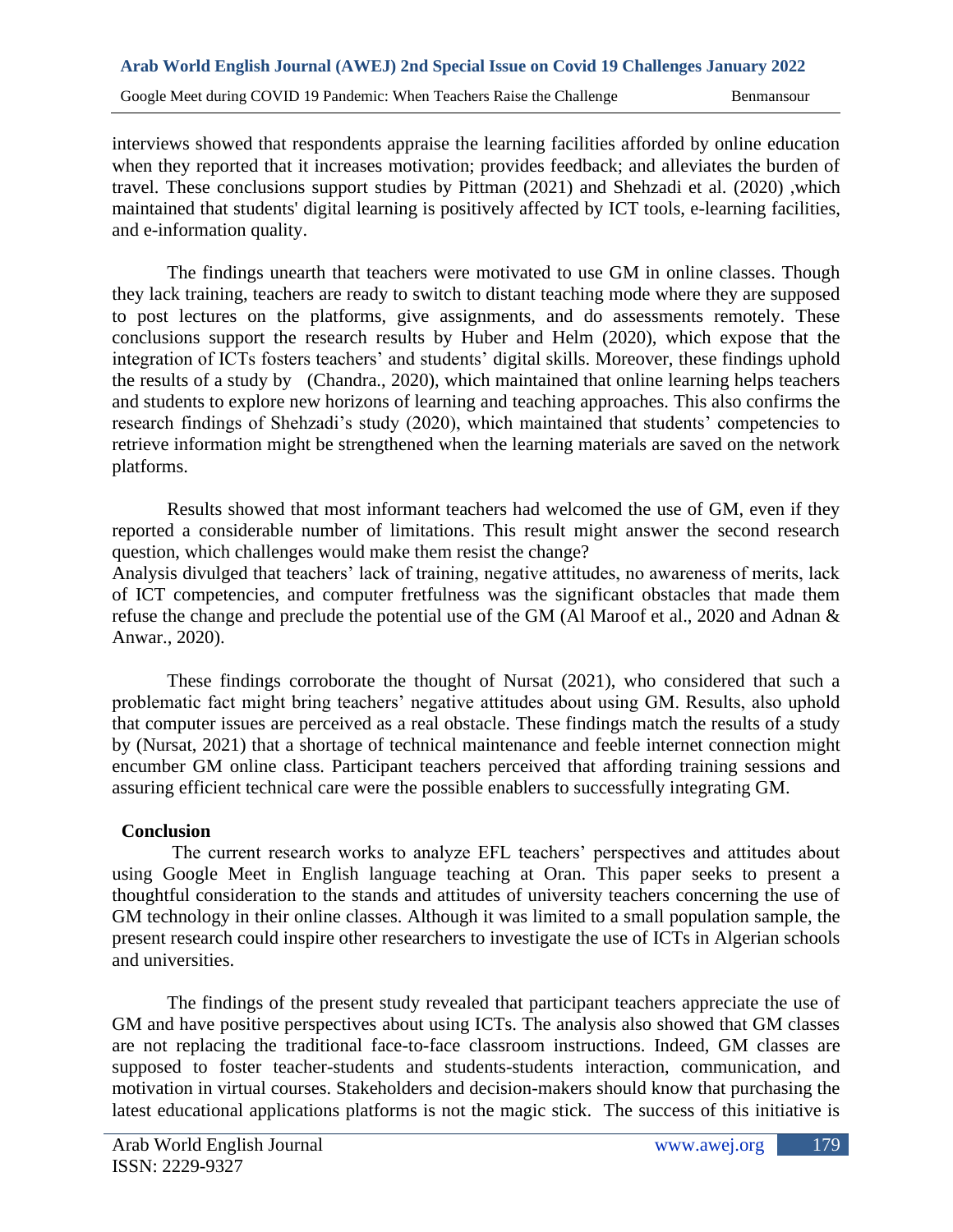dependent on the positive outlooks and attitudes of teachers and students to accept the change and raise the challenge.

#### **Suggestions**

The teaching/ learning environment is more engaging and efficient, where both teachers and learners benefit from the facilities afforded by education technologies. This study puts forward some suggestions that can assure a successful implementation of Google Meet online classes in the language teaching and learning process:

- $\triangleright$  Supporting efficient technological schemes.
- ➢ Developing academic digital competencies of teachers and students to use GM.
- ➢ Handling the unpredicted changing situation of educational readiness during this pandemic.
- ➢ Providing adequate training programs.
- ➢ Adopting appropriate multimodal strategies to meet course material objectives for better learning outcomes.
- ➢ Assuring the stipulation of protected networking resources for an effective and efficient digital educational experience.
- ➢ Endorsing technology-enhanced learning for students to overcome the barriers encountered in the educational system during the COVID-19 pandemic, which is inevitable for permanent learning.

#### **About the Author**

**Dr. Benmansour Souheyla** is an MC 'A' lecturer at Mohammed Ben Ahmed University of Oran 2, Algeria. She holds a magister entitled: the effect of integrating Interactive Whiteboard upon students' engagement in an EFL Context: the case of technology students at Tlemcen University in 2014. In 2019, she held a doctorate in science (English language studies) entitled: 'Integrating ICT in Algerian EFL Context: Spotlight of Teachers' Perceptions and Outlooks .In July 2021, she got the University accreditation from the University of Mohammed Ben Ahmed - Oran 2. ORCiD*:* http:// orchid. org/0000-0001-7067-6995

#### **References**

- Adnan, M., & Anwar, K.( 2020).Online learning amid the COVID-19 pandemic: Students' perspectives. *Journal of Pedagogical Sociology and Psychology*.2(1). http://www.doi.org/10.33902/JPSP. 2020261309.
- Afrianto, D. (2016). "*Using Google hangouts for teaching English online", Proceedings of the fourth international seminar on English language and teaching*.(4),pp.80.94.
- Allen,I.E and Seaman,J.(2013),Changing Course :Ten years of Tracking Online Education in the United States ,Sloan Consortium,PO Box1238,Newburypot,MA 950.
- Al-Maroof, R.S., Salloum, S.A.,, Hassanien A.E.,& Shaalan, K.( 2020). "*Fear from COVID19 and technology adoption: the impact of Google Meet during Coronavirus pandemic", Interactive Learning Environments*, pp. 1-16.DOI: 10-1080/10494820.1830121
- Bordoloi, R. Das, P., & Das, K.( 2021) Perception towards online/blended learning at the time of Covid-19 pandemic: an academic analytics in the Indian context. *Asian Association of Open Universities Journal, Emerald Publishing Limited*. DOI: 10.1108/AAOUJ-09-2020-0079.
- Chandra ,Y.( 2020). Online education during COVID-19: perception of academic stress and emotional intelligence coping strategies among college students. *Asian Education and Development Studies*, Vol. 10 No. 2, pp. 229-238. DOI: 10.1108/AEDS-05-2020-0097.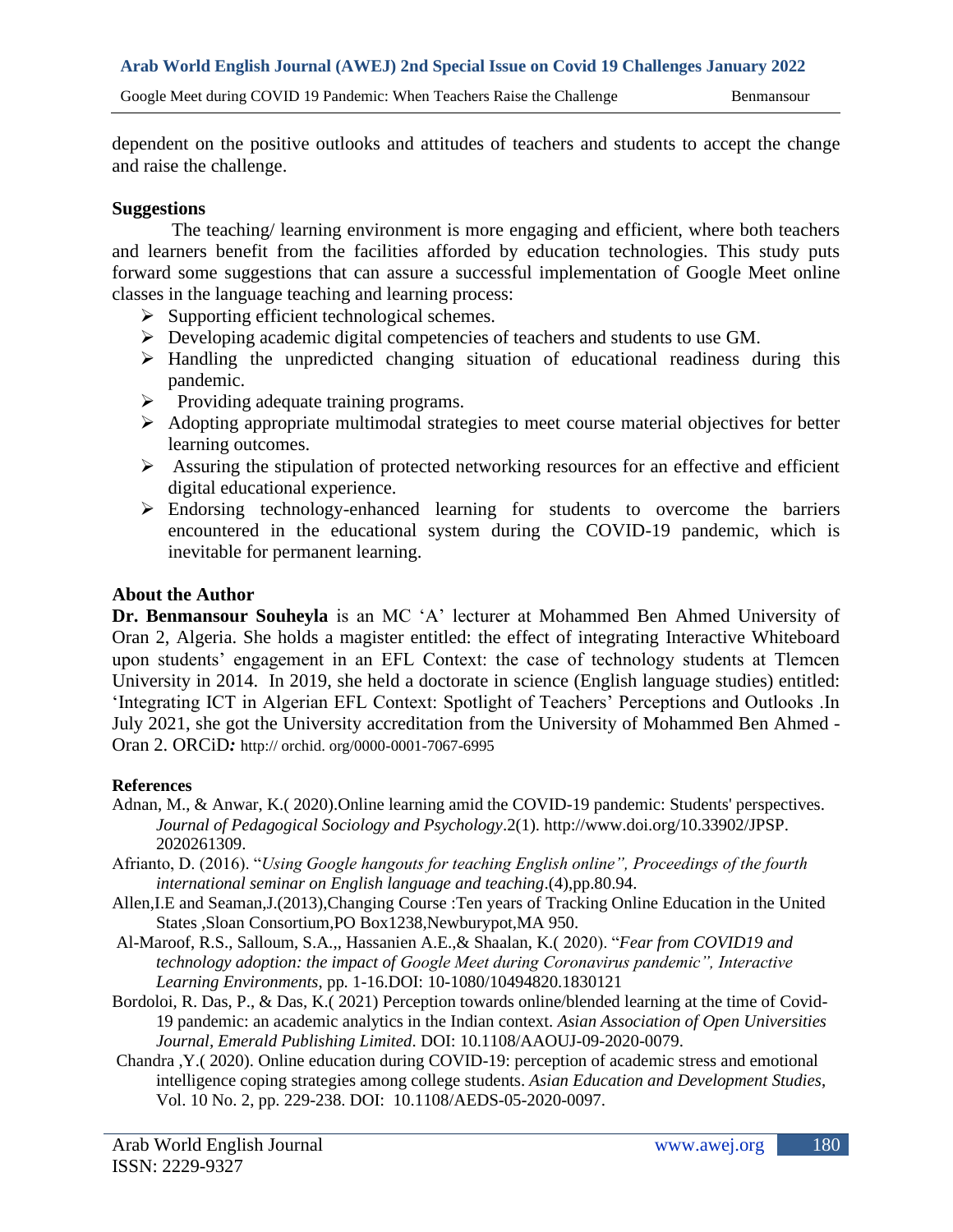Google Meet during COVID 19 Pandemic: When Teachers Raise the Challenge Benmansour

Chinaza, S. I.( *2021*).*Google Meet as a synchronous language learning tool for emergency online distant learning during the COVID19 pandemic: Perceptions of language instructors and prservice teachers.* RESEARCH ARTICLE *European Journal of Education and Pedagogy www.ej-edu.org .DOI: http://dx.doi.org/10.24018/ejedu..2.5.163* . l 2 ( 5 ). S e p t e m b e r 2 0 2 1 32

- Chua, E. R., Sibbaluca, B. G., Miranda, R., Palmario, G. B., Moreno, R. P., & Solon, J. P. (2020).THE STATUS OF THE IMPLEMENTATION OF THE E-LEARNING CLASSROOM IN SELECTED HIGHER EDUCATION INSTITUTIONS IN REGION IV-A AMIDST THE COVID-19 CRISIS. *Journal of Critical Reviews*,7( 11), p253-258.
- David, A.T. (2018).Synchronous Learning Vs Asynchronous Learning in Online Education", available at [http://the](http://the/) bestschools.org/magazines/synchronous vs asynchronous education/
- Emon, A. K., Alif, A. R., & Islam, M. S. (2020).Impact of COVID-19 on the Institutional Education. *Asian Journal of Education and Social Studies*, 11(2): 34-46. DOI: 10.9734/AJESS//v11i230288.
- Ghounane, N. (2020). Moodle or Social Networks: What Alternative Refuge is
- Appropriate to Algerian EFL Students to Learn during Covid-19 Pandemic. *Arab World English*
- *Journal*, *11* (3) 21-41 . DOI: https://dx.doi.org/10.24093/awej/vol11no3.2
- Hammoodi.S.,& Alishah. A, (2020). The evolvement of autonomous learning through social constructivist movement", Egitim Fakultes Dergisi, Vol.6, doi: 10.17932/ IAU.EFD.2015.013/
- Harris, A. (2020).COVID-19 school leadership in crisis? *Journal of Professional Capital and Community*, pp. 321-326. DOI 10.1108/JPCC-06-2020-0045.
- Huber, S. G.,& Helm, C. ( 2020)COVID-19 and schooling: evaluation, assessment and accountability in times of crises— reacting quickly to explore key issues for policy, practice and research with the school barometer. *Educational Assessment, Evaluation and Accountability*, 32:237– 270. https://doi.org/10.1007/s11092-020-09322-y.
- Johnson ,R.B., & Larry, B.C.( 2017). Educational Research: Quantitative, Qualitative and Mixed Approaches, 6<sup>th</sup> ed, Sage, Los Angelos.
- Kang,M.,Kim,S.,Kang,J.,Jang,J.,and Kim,S.(2015).The predictive power of self regulalated learning ,teaching presence, and perceived interaction on theoutcomes of google plus-based project learning", *EdMedia+Innovate* Learning. Association for the advancement of Computing in Education (AACE), pp.1444-1451
- König, J., Jäger-Biela, D. J., & Glutsch, N.( 2020). Adapting to online teaching during COVID-19 school closure: teacher education and teacher competence effects among early career teachers in Germany. *European Journal of Teacher Education*, 43:4, 608-622. DOI: 10.1080/02619768.2020.1809650.
- Lander, G. (2014). "10 tips on how to use Google plus hangouts", available at: http://www.jeffbullas.com/2013/12/04/10 tips- on- how -to- use- Google- plus- hangouts/. Lee,D.(2018).Google May Shut Down Hangout from Consumer in 2020 the verge,(accessed 27 March
- 2020) Lewandowski,M.(2015), " Greating virtual classrooms(using Google Hangouts) for improving language competency",Langauge Issues: the ESOL Journal ,26(1),pp.37-42.
- Lorente, L. M., Arrabal, A. A., & Pulido-Montes, C. (2020).The Right to Education and ICT during COVID-19: An International Perspective. *sustainability*, 12, 9091. DOI:10.3390/su12219091.
- Martinez, N. M., & Boras Gene, M.O.,and Fidalgo Blanco, A.( 2016). "*Virtual learning communities in Google Plus, implications, and sustainability in MOOCs"*, Journal of information Technology Research( JITR),9(3),pp. 1836.
- Melisa,S.(2020), "The impact of effective planning on teaching and learning process", available at:http://www.projecttopics.org/ the-impact –of- effective- planning –on- teaching- and- learningprocess.htlm.
- Mishra, L., Gupta, T.,& Shree, A. (2020).Online teaching-learning in higher education during lockdown period of COVID-19 pandemic. *International Journal of Educational Research Open*, 2020. https://doi.org/10.1016/j.ijedro.100012.